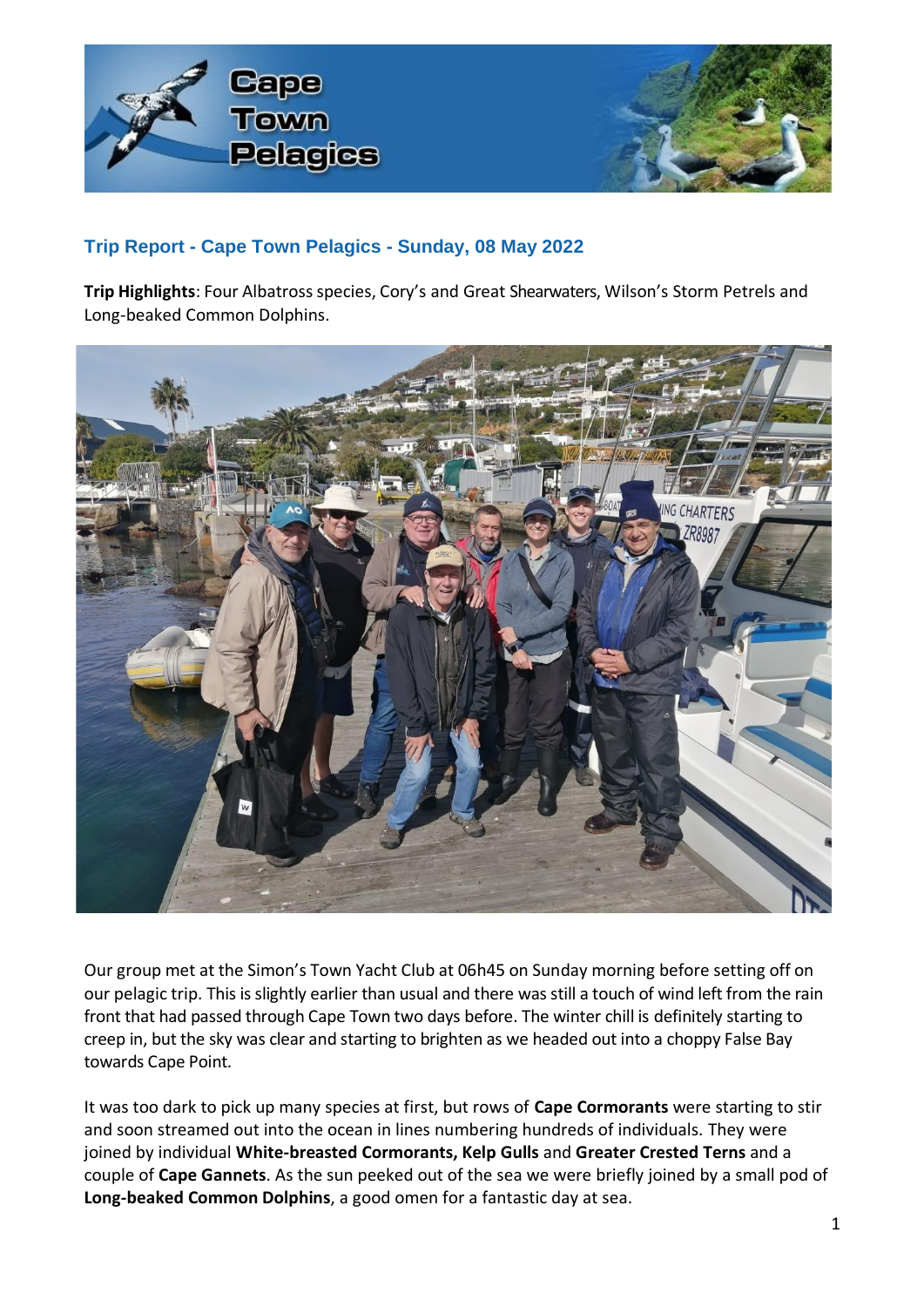After a quick safety check-in stop at Cape Point, our Skipper, Alan heard news of a trawler and so we set out in search in what became increasingly calmer waters. We soon picked up **Sooty Shearwater** and **White-chinned Petrels**. Not far off Cape Point a **Northern Giant Petrel** skimmed past and we saw our first albatross, a **Shy Albatross**, wheeling in the air. Soon after we picked up the last of the summer's **Cory's Shearwaters.** 

Alan found the trawler. It wasn't actively fishing, but there were still a good number of birds flying around or sitting in the wake. This included numerous **Black-browed** and **Shy Albatrosses** and a couple of **Indian Yellow-nosed Albatross**. We searched rafts of **White-chinned Petrels** for an elusive Spectacled Petrel, but without luck. However, we got excellent views of **Great Shearwaters** and had a couple of **Brown (Subantarctic) Skuas** fly overhead. It was excellent for albatross, but after a good amount of time spent, we weren't picking up any new species so when news of another trawler came through to the west, we went in search.

This proved to be a good strategy. The waves threw up a few **Wilson's Storm Petrels** and large numbers of albatross as well as an occasional **Cape Fur Seal**. As we neared the trawler a giant appeared in the air with black wings and a white back – a **Northern Royal Albatross**! We chased after it, but without any apparent effort the bird slowly disappeared over the horizon. A slight pity that it didn't give us a show, but everyone on board got a decent view.

We settled near to the second trawler and were treated to large numbers of these albatrosses, petrels and shearwaters. We enjoyed indulging in the spectacle, but eventually needed to head back to harbour for the group to catch their return flight to Johannesburg.

We stopped for a light lunch in the calm waters of False Bay where a couple of **Common Terns** fished near the cliffs just off Cape Point. We scanned the rocks at Partridge Point for **Bank** and **Crowned Cormorants** which were picked out of a group of a 100 or so **Cape Cormorants** and spattering of **White-breasted Cormorants**.

A small raft of **African Penguins** dipped under the water as we turned back into Simon's Town harbour, where an **African Oystercatcher** and **Hartlaub's Gulls** finished off the day's total.

It was another wonderful day of sea-birding enjoyed out at sea!

| Shy Albatross                        | Thalassarche cauta         | 200 |
|--------------------------------------|----------------------------|-----|
| <b>Black-browed Albatross</b>        | Thalassarche melanophris   | 250 |
| <b>Indian Yellow-nosed Albatross</b> | Thalassarche carteri       | 10  |
| Northern Royal Albatross             | Diomedea sanfordi          | 1   |
| Northern Giant Petrel                | Macronectes halli          | 2   |
| <b>White-chinned Petrel</b>          | Procelleria aequinoctialis | 400 |
| Cory's Shearwater                    | Calonectris borealis       | 50  |
| Sooty Shearwater                     | Ardenna grisea             | 150 |
| <b>Great Shearwater</b>              | Ardenna gravis             | 150 |
| <b>Wilson's Storm Petrel</b>         | Oceanites oceanicus        | 10  |

## **Pelagic species seen and approximate numbers:**